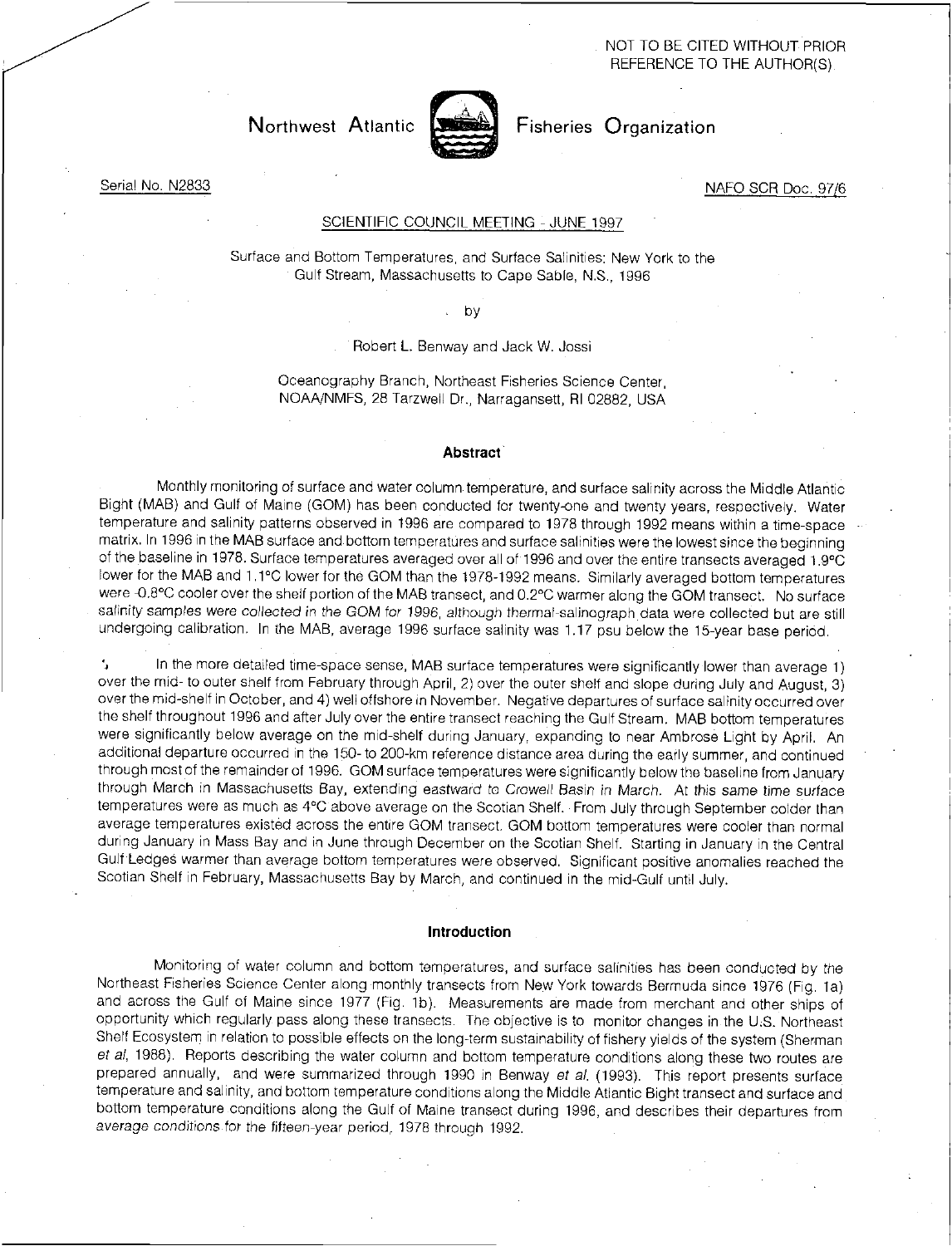#### **Methods**

In the Middle Atlantic Bight, sampling intervals averaged 22 km over the shelf, 11 km near the shelf break, and 22 km offshore of the shelf break. In the Gulf of Maine, sampling intervals averaged 44 km along the entire transect.

All of the surface temperatures for the Gulf of Maine, and over 90% for the Middle Atlantic Bight resulted from expendable bathytherrhograph (XBT) deployments. Bucket temperatures were taken for calibration purposes, and for cases of XBT failure. This combination of sources affects the definition of the data reported here as "surface" temperature. Actually represented are temperatures in approximately the upper 2 meters of the water column. Samples of surface water were taken from bucket samples for salinity determinations. Bottom temperatures all came from those XBT casts which obtained valid data until reaching the ocean bottom. Depths for bottom temperatures were checked against the ship's navigational charts at sea, and from bottom impact marks on analog traces.

During the cruises, XBT and synoptic meteorological data were transmitted via Geostationary Operational Environmental Satellite (GOES) to the National Environmental Satellite, Data, and Information Service (NESDIS)/NOAA in Washington D.C.

Methods for generating standardized time-space matrices are described in Benway *et al.* (1993). Briefly, the method involved (1)• deleting any samples outside of the transect polygon (Fig. la and lb); 2) calculating each sample's standardized distance along the transect, termed reference distance; 3) calculating a uniform time-space grid using julian day and reference distance from all data in a single-year to make a single year map; 4) generating a uniform time-space grid using all data over the base period to make a mean annual map; 5) producing an estimated standard deviation map for the transect's base period; 6) calculating residuals of raw data for a single year from the mean map and griding these residuals to make an anomaly map; and 7) dividing the anomaly map by the standard deviation map to obtain a standardized anomaly map. Annual means and departures for the transects (Tables 1- 2) were obtained *by* averaging values from the single-year map, the anomaly map, and the mean map.

#### **Results**

Surface temperature and salinity, and bottom temperature data for the Middle Atlantic Bight and surface and bottom temperature data for the Gulf of Maine transects are presented as contoured time-space plots (Fig. 2-6). Portrayed are the conditions during 1996, and departure of these conditions from the 1978 through 1992 means, in terms of algebraic anomalies (data units) and standardized anomalies (standard deviation units). Figure 7 illustrates the mean bottom depth at 5 km intervals of reference distance along each transect.

Annual means and departures of these variables along the transects are presented in Tables 1 and 2. Bottom temperatures in the Middle Atlantic Bight (Table 1) are averaged over the continental shelf to a limit of approximately 200 km reference distance, because bottom depths farther offshore exceed sampling depth of the expendable bathythermographs employed.

#### **Discussion**

#### **Middle Atlantic Bight**

Surface and bottom temperature, and surface salinity conditions along the Middle Atlantic Bight transect during 1996 were record breaking for the period 1978-1992. This was true for the absolute values measured and/or for the time-space extent over which they occurred.

*Surface Temperature:* Surface temperatures during 1996 ranged from less than 2°C in the near-shore waters in February to greater than 26°C at the extreme off-shore end of the transect during late-August and into October (Fig. 2). Annual minimum temperatures occurred over the entire transect in February, approximately one month earlier than the 15-year base period. Particularly inshore, 1996 began with 2°C colder than average temperatures, a carry over from 1995s colder than average December. The entire shelf area during the period of January through late April exhibited surface temperatures in excess of 2°C, and isolated cases exceeding 3°C below average. This condition was repeated when cold surface water was observed during late June and continued through the rest of the year in the shelf/slope region. Record breaking snowfall, increased cloud cover and reduced solar radiation (National Climatic Data Center, 1996) all contributed to the anomalous condition observed. Surface temperatures for the year for the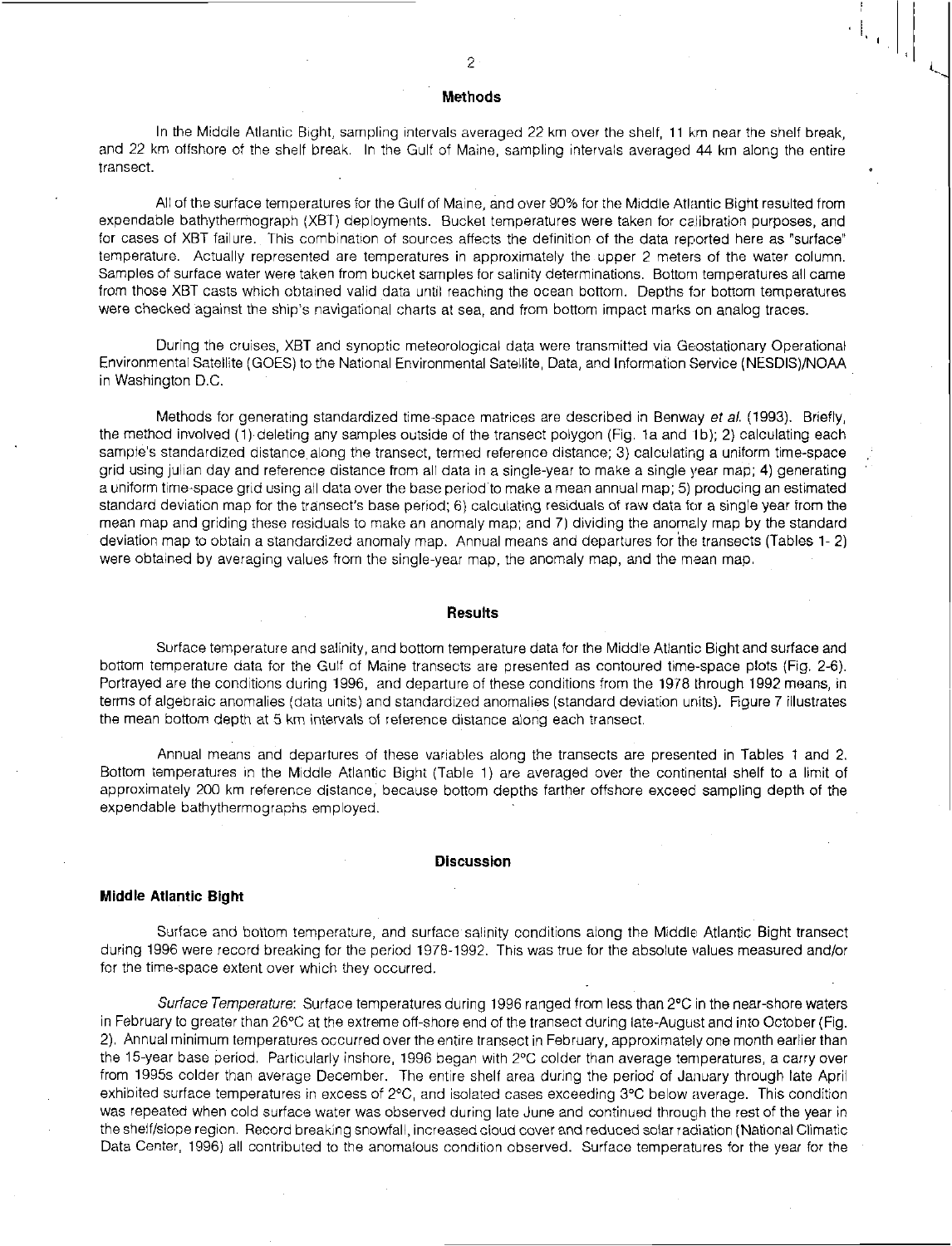transect as a whole were -1.9°C colder than the 1978-1992 means (Table 1). This represents one of the largest negative departures in the Middle Atlantic Bight transect recorded by this project to date.

Surface Salinity. Surface salinities along the MAB transect during 1996 were by far lower than those of any year since monitoring began in 1978 (Fig. 3). Surface water over the inshore 35 km of the transect was more than 2 psu below the 1978-1992 baseline during January, and during March through early-November. In May salinities off Ambrose Light declined to <17.5 psu, over 12 psu below average. The entire shelf was 0.5 psu below average with the majority of its area more than 1.5 below average. Low salinity water spread to the offshore end of the transect, reaching a minimum of <33 psu in late October. Some comparisons of 1996 to 1984 (the second freshest year in the series) are noteworthy. Lowest salinities in both years occurred in May off Ambrose Light; in 1984 they declined to 22.5 psu--in 1996 to <17.5 psu. In both years low salinity water spread towards the offshore end of the transect in the latter half of the year; in 1984 it declined to just under 34 psu on two brief occasions (generally 35-36 psu)--in 1996 34 psu water was present over the outer end of the transect most of the time after June, and in October declined to <32.5 psu.

*Bottom Temperature:* The relationship between bathymetry and reference distance is shown in Fig. 7a. Bottom temperatures ranged from less than 4°C from late January to mid-March on the inner shelf to greater than 15°C over the inner shelf during September (Fig. 4). Based on water column data, the annual fall overturn began during mid-September and was nearly completed on the shelf by mid-November. The "Cold Pool," described by Cook (1985) as.bottom water less than 10°C, which normally is confined to the inner 160 km of the transect, was present over the entire sampled area between March and September, producing significantly negative anomalies in July. Significantly negative departures occurred over the mid-shelf from February through March and over much of the shelf in April. These coincided with an increase in coastal storms, mixing winds, and colder than normal air temperatures beginning in December 1995 (National Climatic Data Center, 1996). Annual means of bottom temperature on the continental shelf averaged -0.8°C below the 1978-1992 baseline (Table 1).

### Gulf of *Maine*

*Surface Temperature:* Surface temperatures ranged from less than 2°C in Massachusetts Bay during mid-February to greater than 16°C in the western region of the transect during the July period (Fig. 5). Significant negative anomalies occurred from Massachusetts Bay out to Crowell Basin during January through February, dropping over 2°C below the 1978-1992 means. Highly significant positive anomalies were observed during the same period on the Scotian Shelf end of the transect. These positive anomalies exceeded the baseline by over 3°C. During July and continuing through September significant negative anomalies in the middle and eastern end of the transect were observed. These follow the lower than normal air temperature weather pattern for the New England area mentioned above (National Climatic Data Center 1996). For the transect as a whole, surface temperatures averaged 8.0°C, or - 1.9°C colder than 1978-1992 means (Table 2).

*Bottom Temperatures:* The relationship between bathymetry and reference distance is shown in Fig. 7b. Annual minimum bottom temperatures for the transect of less than 3°C occurred in Massachusetts Bay during the February-March period. Equally low temperatures also were observed in January at the Scotian Shelf or eastern end of the transect (Fig. 6). Maximum bottom temperatures occurred in the Crowell Basin region during January and again for a more extended period in May. Positive anomalies reaching in excess of 3°C occurred over the Scotian Shelf beginning in late April and continued through late May. This warmer than normal condition continued and expanded westward to include the Central Ledges during the June through October period. For the transect as a whole, bottom temperatures in the Gulf of Maine exceeded the base line temperatures of 6.7°C by only .2°C (Table 2).

#### Acknowledgements

Appreciation is extended to the officers and crews of the C/V Oleander, Bermuda Container Lines, Hamilton, Bermuda; and the C/V Godafoss, Skogaline Ltd, St. John, Antigua for their generous cooperation in the continued success of this program. Appreciation also is proffered to all the volunteers who have collected data aboard the Oleander. Special thanks are extended to the members of the National Ocean Service, Office of Ocean Observations, and the National Weather Service, Eastern Region for their continued support.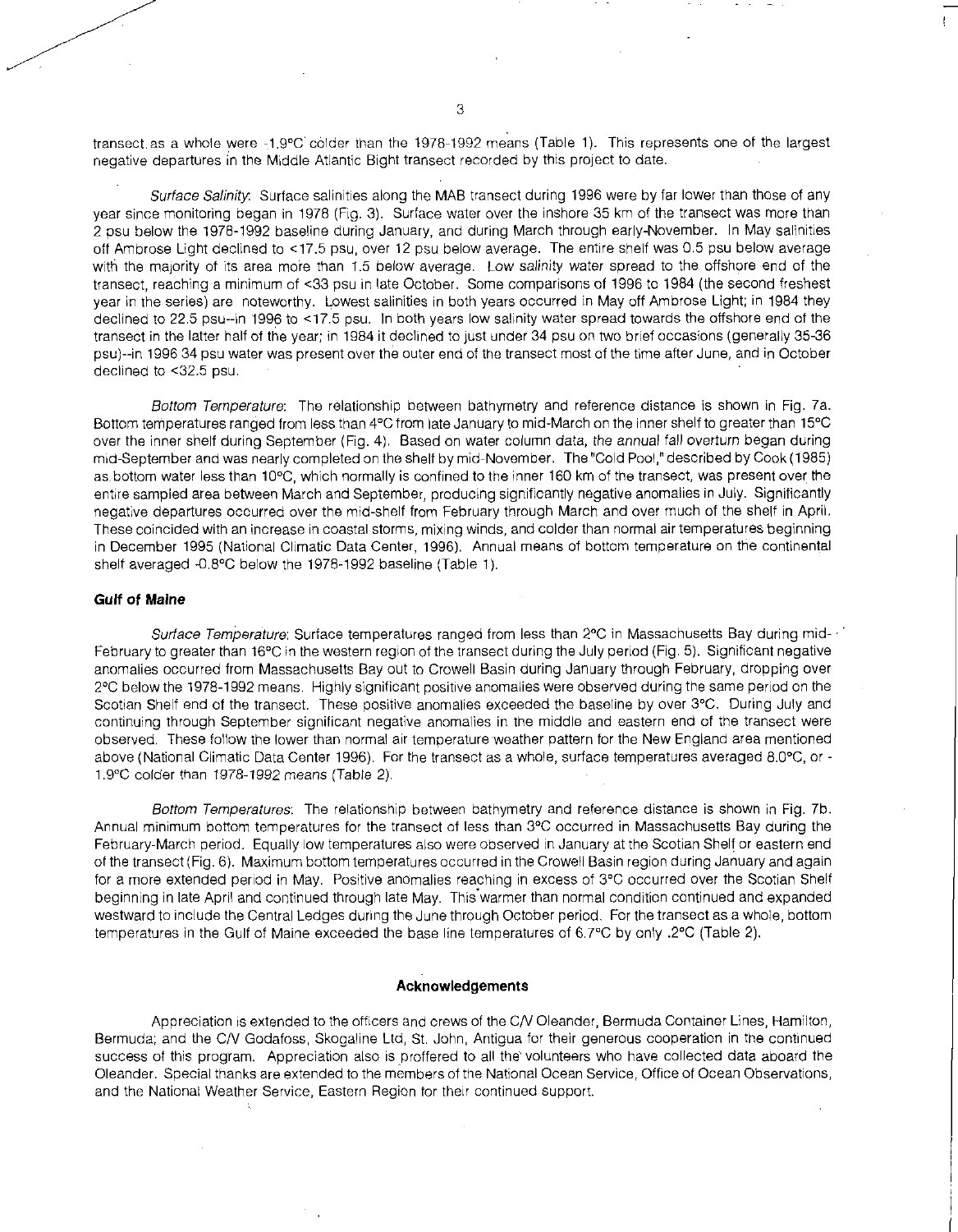## References

- Benway, R. L, J. W. Jossi, and K. P. Thomas. 1993. Variability of temperature and salinity in the Middle Atlantic Bight and Gulf of Maine 1978-1990. U.S. Department of Commerce, NOAA Technical Report, NMFS, 112, 108 p.
- Cook, S. K., 1985. Temperature'conditions in the Cold Pool 1977-1981: a comparison between Southern New England and New York transects. NOAA Technical Report NMFS 24.
- National Climatic Data Center. 1996. Local climatological data monthly summary. Boston, Providence, and JFK Airport, December 95 through December 96. (Available from: National Climatic Data Center, Federal Building, 37 Battery Park Ave., Ashville, NC 28801.]
- Sherman, K., M. Grosslein, D. Mountain, D. Busch, J. O'Reilly, and R. Theroux. 1988. The continental shelf ecosystem off the northeast coast of the United States. Chapter 9., pp. 279-337. *In* H. Postrna and J.J. Zijlstra (Eds.) Ecosystems of the World 27--Continental Shelves. Elsevier, Amsterdam.

Table 1. Water temperatures (°C) and surface salinities (psu) for the Middle Atlantic Bight transect.

|                                 | 1996<br><b>MEAN</b> | 1978-1992<br><b>MEAN</b> | 1996<br><b>ANOMALY</b> |
|---------------------------------|---------------------|--------------------------|------------------------|
| Surface temperature             | 15.2                | 17.1                     | $-1.9$                 |
| Bottom temperature <sup>1</sup> | 8.5                 | 93                       | $-0.8$                 |
| Surface salinity                | 32.86               | 34.03                    | $-1.17$                |

Data only presented for the Continental Shelf, <200 meters.

Table 2. Water temperatures (°C) and surface salinities (psu) for the Gulf of Maine transect.

| $\sim$              | 1996<br><b>MEAN</b>  | 1978-1992<br><b>MEAN</b> | 1996<br><b>ANOMALY</b> |
|---------------------|----------------------|--------------------------|------------------------|
| Surface temperature | 8.0                  | 9,1                      | $-1.1$                 |
| Bottom temperature  | 6.9                  | 6.7                      | 0.2                    |
| Surface salinity    | No Samples Collected |                          |                        |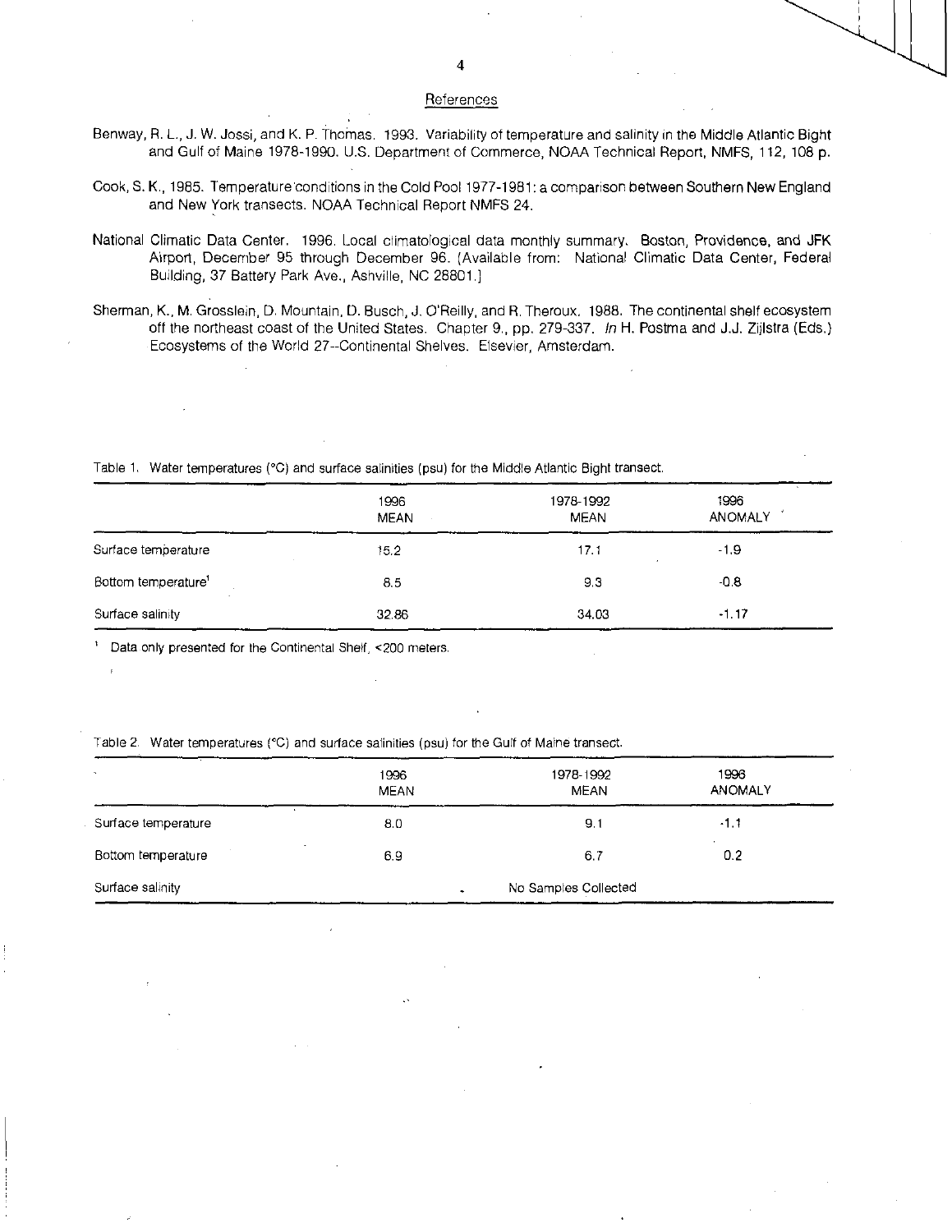

Figure 1. The (A) Middle Atlantic Bight (MAB)-Route MB, and (B) Gulf of Maine (GOM)-route MC polygons, within which monitoring transects occurred, showing<br>reference positions and distances, location of Ambrose Tower, and major geographical features through which all sampling took place.

 $\circ s$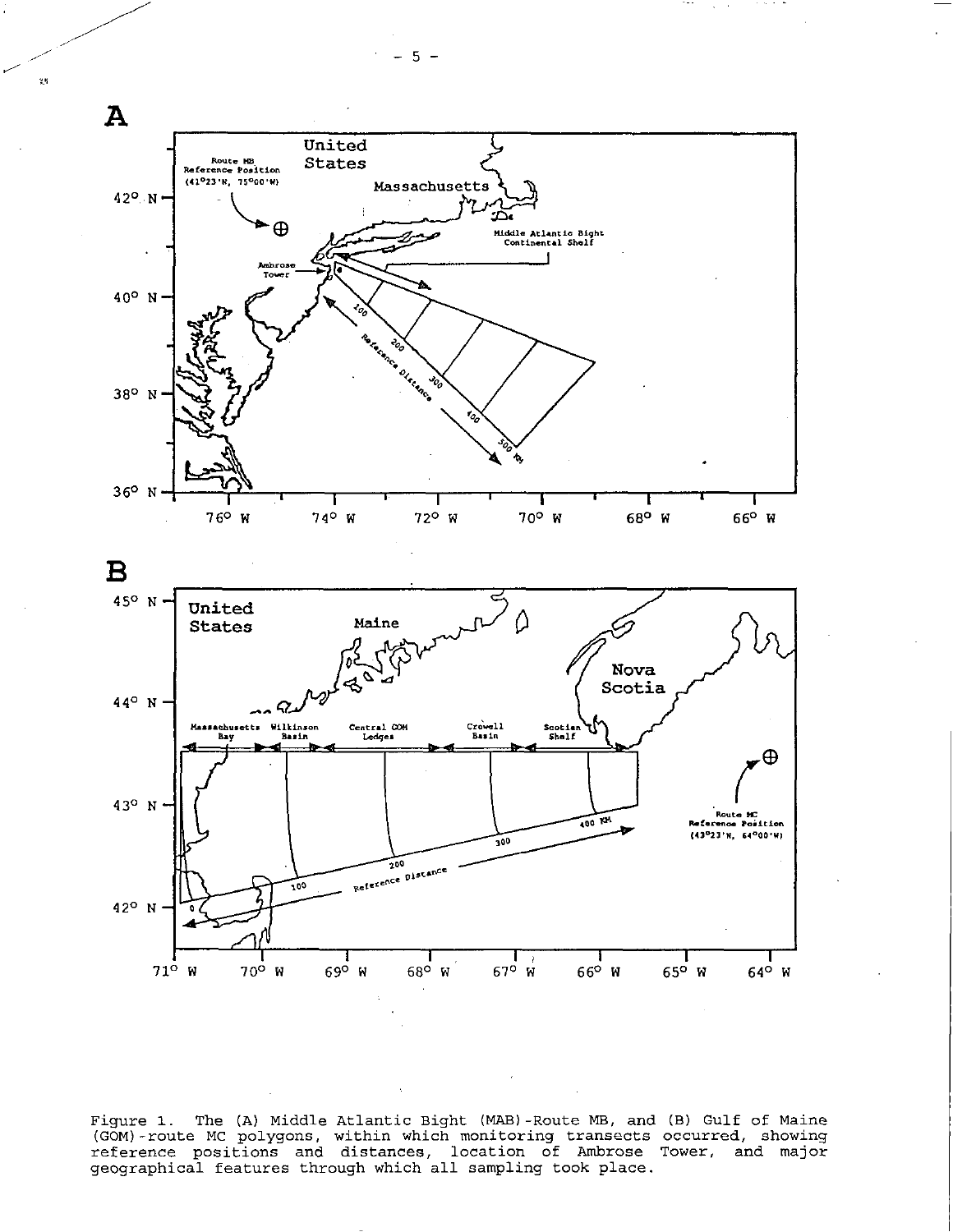

Figure 2. Surface temperature conditions along the Middle Atlantic Bight transect during 1996. A. Measured values (degrees centigrade) in time<br>and space. B. Anomalies in time and space based on 1978 through 1992 means. C. Standardized anomalies (standard deviations) in time and space based on 1978 through 1992 means and variances; scale given in legend. In panels A and B values decline on those sides of contour lines with hachures.

 $-6-$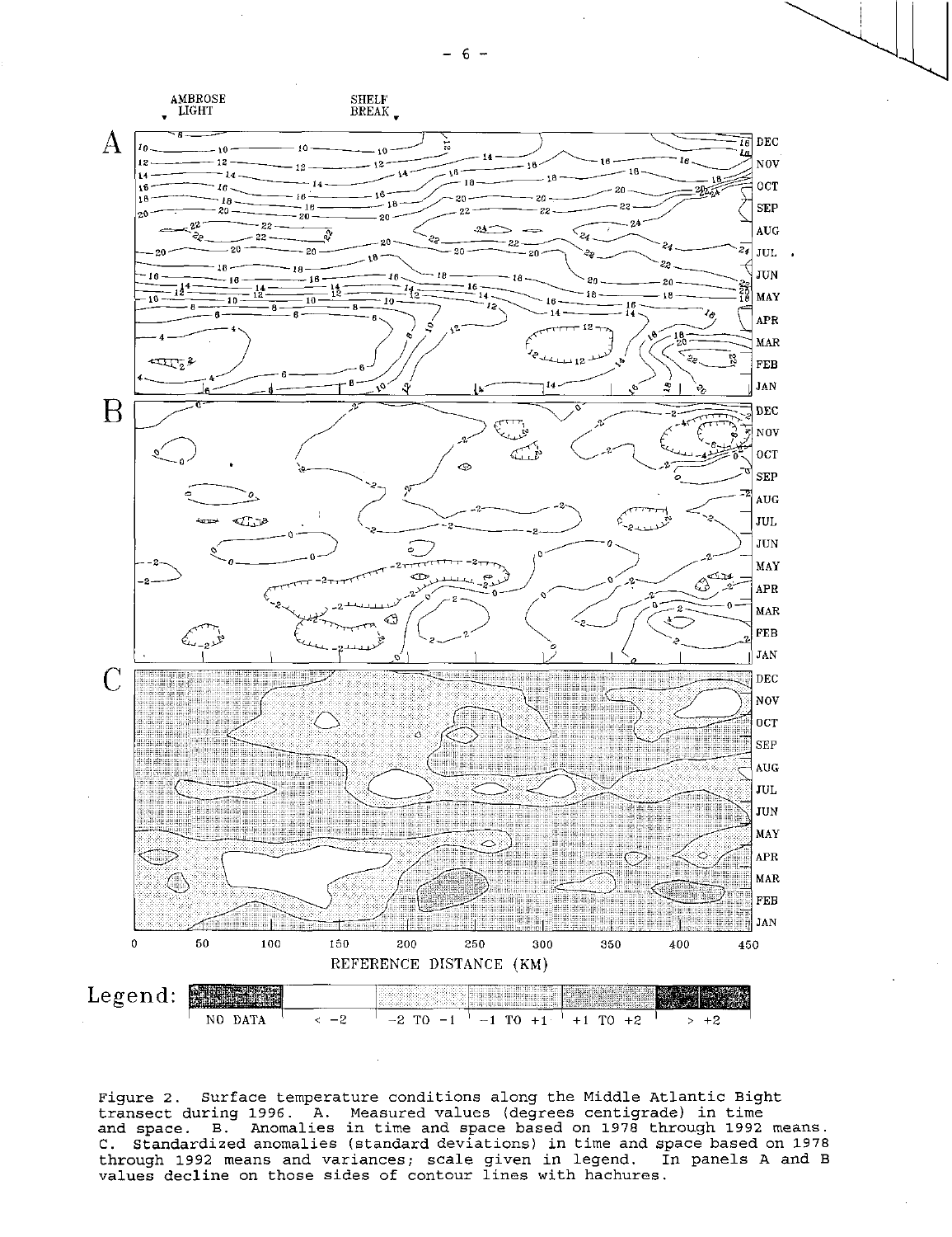

Figure 3. Surface salinity conditions along the Middle Atlantic Bight transect during 1996. A. Measured values (practical salinity units) in time<br>and space. B. Anomalies in time and space based on 1978 through 1992 means. C. Standardized anomalies (standard deviations) in time and space based on 1978 through 1992 means and variances; scale given in legend. In panels A and B values decline on those sides of contour lines with hachures.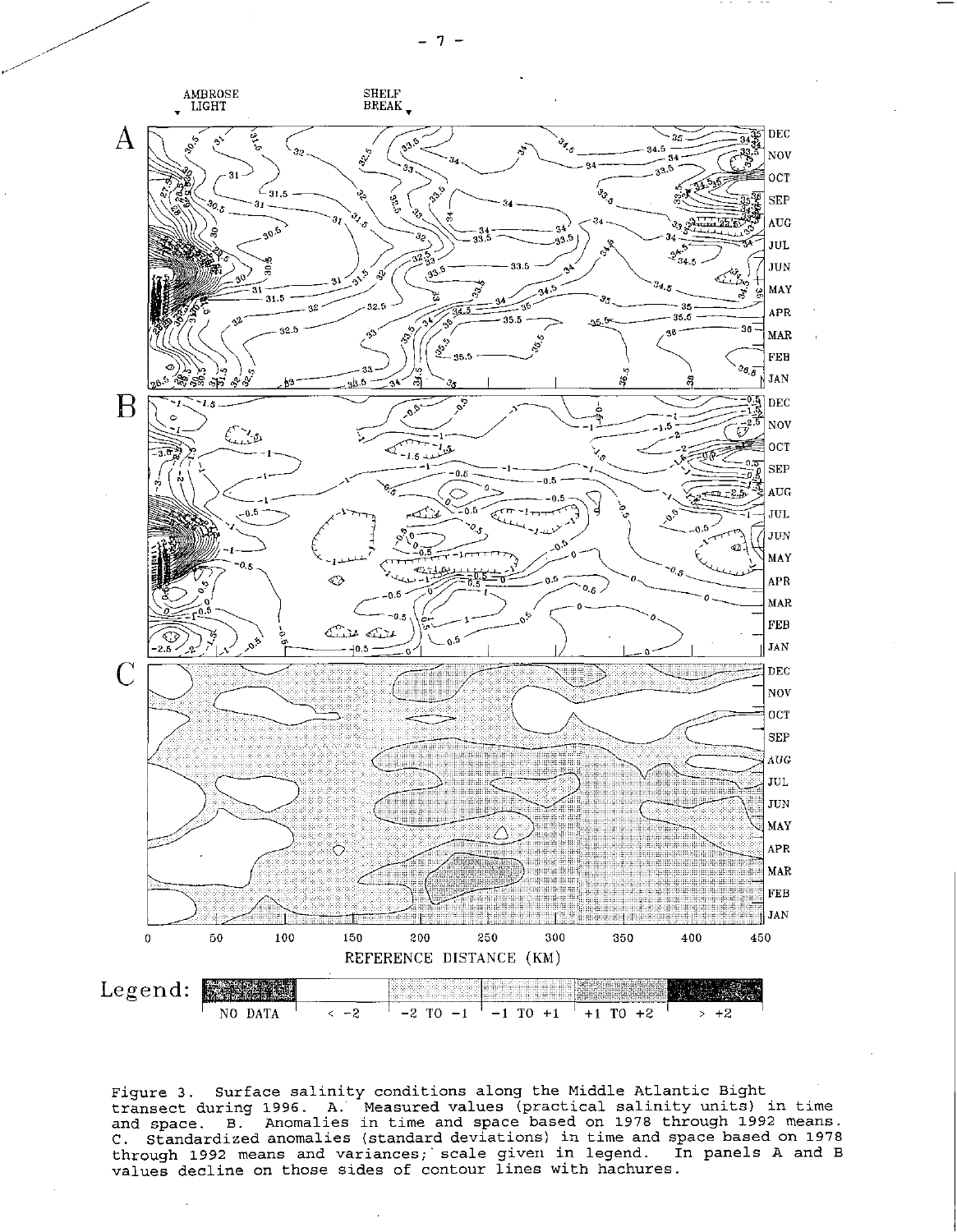

Figure 4. Bottom temperature conditions along the Middle Atlantic Bight transect during 1996. A. Measured values (degrees centigrade) in time and space. B. Anomalies in time and space based on 1978 through 1992 means. C. Standardized anomalies (standard deviations) in time and space based on 1978 through 1992 means and variances; scale given in legend. In panels A and B values decline on those sides of contour lines with hachures.

 $-8 -$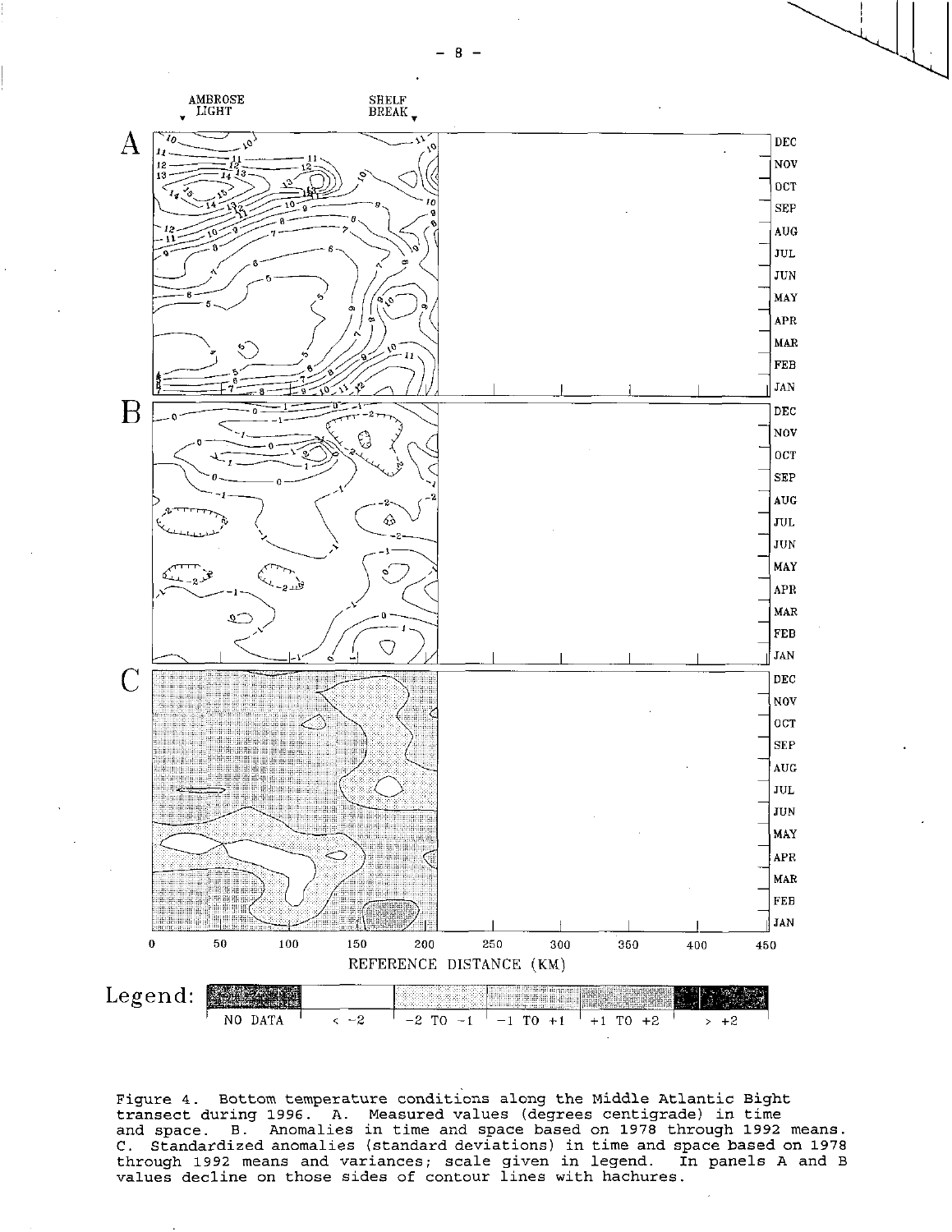WILKINSON<br>BASIN CENTRAL<br>LEDGES CROWELL<br>BASIN SCOTIAN<br>SHELF MASS.<br>BAY **DEC**  $\mathbf{A}$ N<sub>O</sub>V  $0C<sub>T</sub>$ **SEP**  $\mathbf{A} \mathbf{U} \mathbf{G}$ JUL JUN MAY  $\rm{APR}$ braner  $\texttt{MAR}$ <u>egunaalis</u> **FEB**  $\kappa$ Y. **JAN** B **DEC** CH. N<sub>O</sub>V  $_{0<sub>C</sub>$ Seta **SEP**  $\Lambda\text{U}\text{G}$  $JUL$ **JUN MAY** E.  $\rm{APR}$ MAR FEB **JAN**  $\mathbb{C}$ DEC NOV  $_{0cr}$  $SFP$ AUG-**MIN** JUL JUN **BRAN** MAY APR MAR FEB **The JAN** 50 100 150 200 250 300 350 400 450  $\pmb{0}$ REFERENCE DISTANCE (KM) Legend: 1 <u> 500 g</u> NO DATA  $-2$  TO  $-1$  $-1$  TO  $+1$  $+1$  TO  $+2$  $> +2$ 

Figure 5. Surface temperature conditions along the Gulf of Maine transect during 1996. A. Measured values (degrees centigrade) in time<br>and space. B. Anomalies in time and space based on 1978 through 1992 means. C. Standardized anomalies in the and space wased on 1976 through 1992 means.<br>C. Standardized anomalies (standard deviations) in time and space based on 1978<br>through 1992 means and variances; scale given in legend. In panel

 $<-2$ 

Q.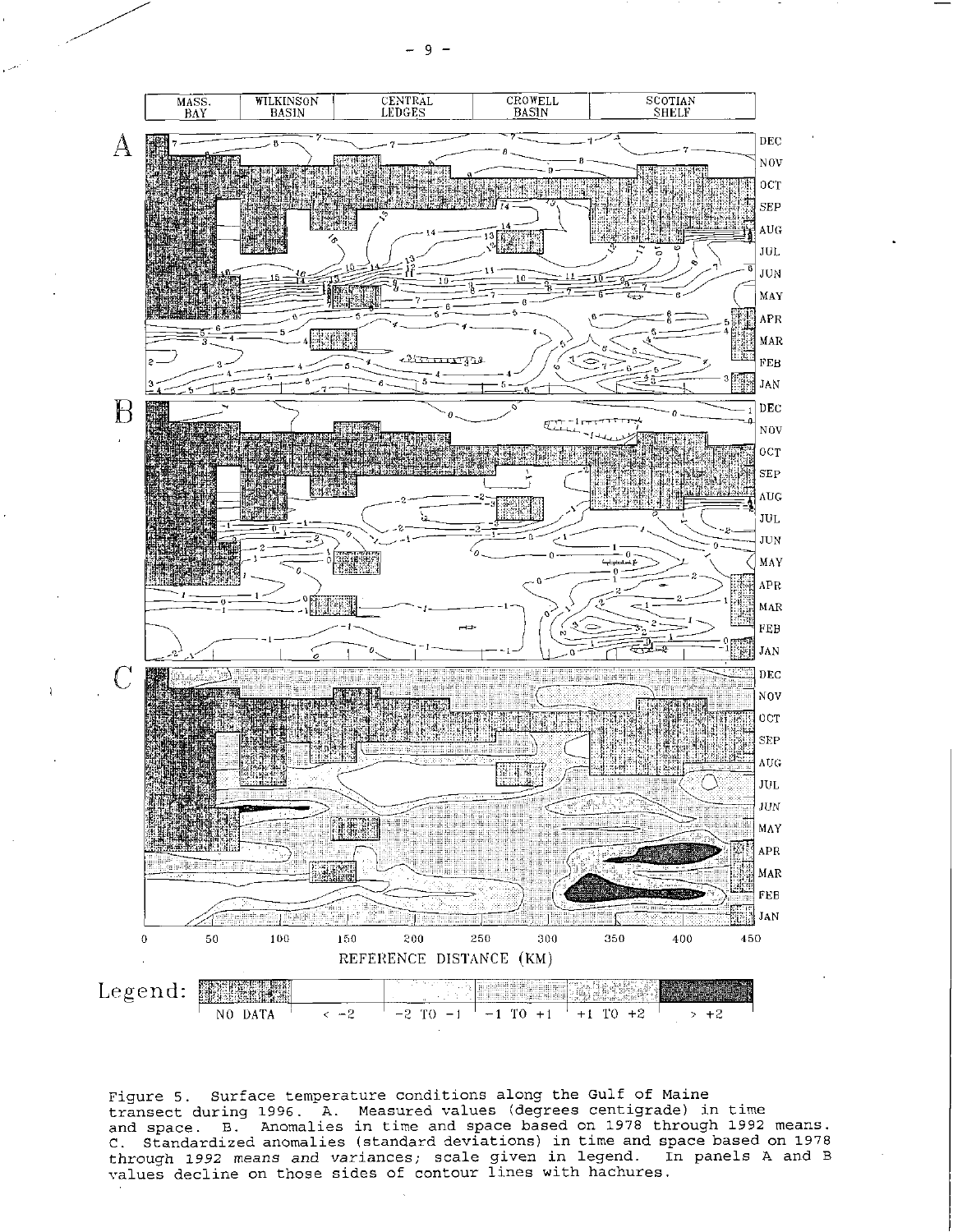$- 10 -$ 



Figure 6. Bottom temperature conditions along the Gulf of Maine transect during 1996. A. Measured values (degrees centigrade) in time and space. B. Anomalies in time and space based on 1978 through 1992 means. C. Standardized anomalies (standard deviations) in time and space based on 1978 through 1992 means and variances; scale given in legend. In panels A and B values decline on those sides of contour lines with hachures.